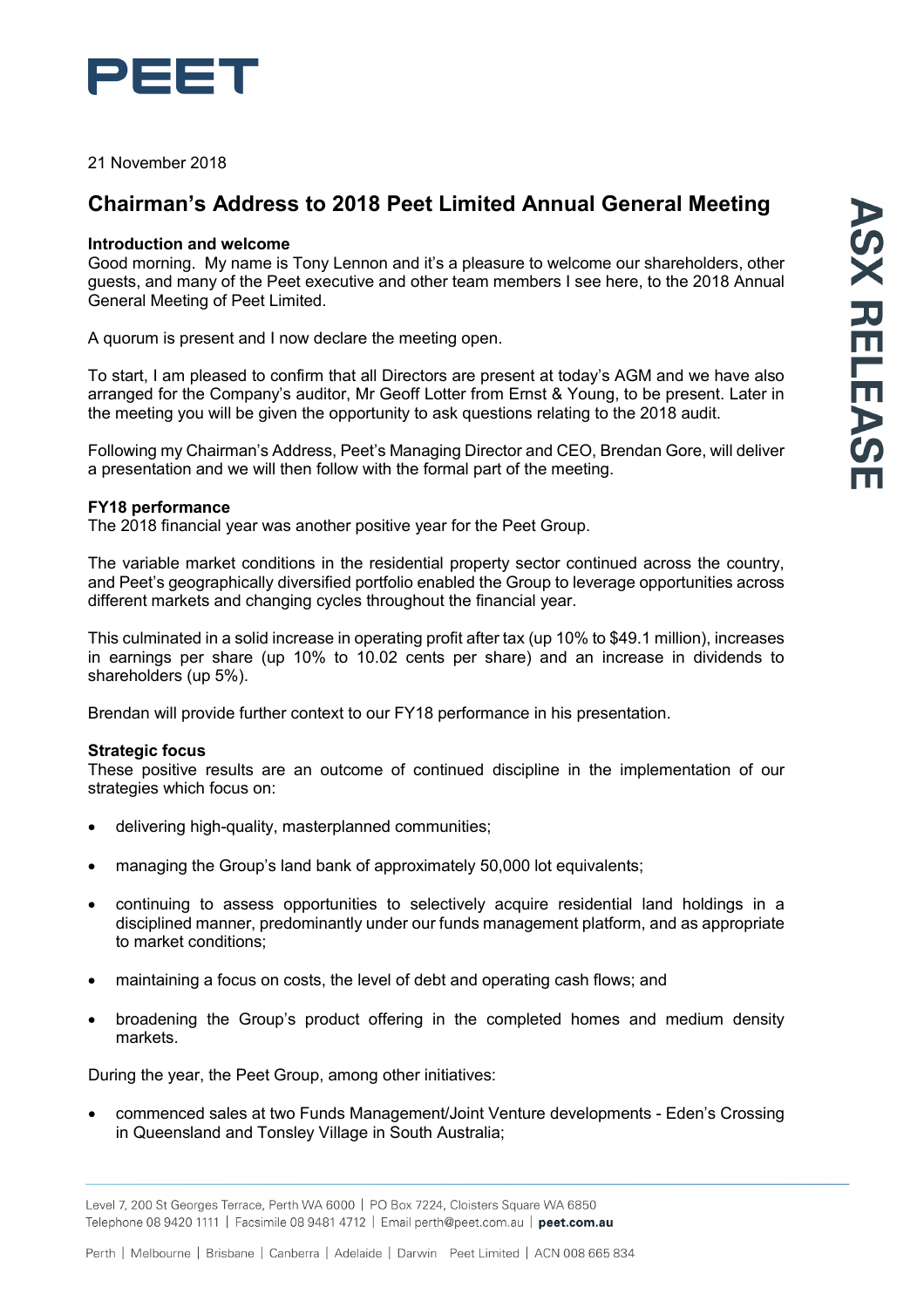

- finalised a formal Project Management Agreement with the Western Australian Government to deliver the Brabham project – a new transit oriented community on a 220-hectare landholding 22 kilometres north-east of the Perth CBD, in a prime growth corridor. Detailed planning for this project estimated to deliver some 3,300 dwellings is now underway; and
- acquired four medium-density sites across the country that will position the Group as it further diversifies its product offering to meet an increasing market demand for medium density and completed home product.

These growth opportunities have been secured on the back of the Group's strong balance sheet and continuing focus on capital management, with a strong increase in cash in-flows from operations contributing to a reduction in gearing to 18.2% by the end of FY18. During the year, Peet also reduced its net debt to \$140 million as at 30 June 2018, compared with \$161 million at 30 June 2017.

Additionally, on 23 August 2018, Peet announced an on-market share buy-back for up to 5% of its issued ordinary shares. This has been implemented and to date we have acquired more than 6.3 million shares. At current market pricing, we consider acquiring our own shares to be an appropriate and accretive use of our capital.

So as to ensure that Peet is best positioned to maintain market share and momentum across all our projects, we will continue to monitor the economic and political factors that may influence capital markets and the property sector. These factors form a key component of the Group's risk management framework and include continuing to pay careful attention to the outcomes of the current review of the banking sector and its impact on bank lending practices, and in turn the housing market.

# **Sustainability and community building**

The housing market has evolved significantly over the life of the Group and the communities that Peet deliver continue to become a permanent part of Australia's urban fabric. Key focuses of our development activities include sustainability, community-building and the importance of our customers.

In all our new communities we focus on planning, designing and delivering outcomes that balance environmental, social and economic needs.

As industry leaders, we not only build or facilitate the provision of infrastructure and amenities that support communities, like roads, parks and other public open spaces, schools, neighbourhood centres and communications, transport and other services, we ensure homes are integrated with existing landscapes, neighbouring communities and employment centres so they may grow sustainably over time.

Some of the highlights in FY18 include:

- the completion of an outdoor classroom at Lakelands Estate south of Perth purpose-built to help the community learn about and connect to the area's rich environmental and indigenous heritage;
- the launch of Tonsley Village, which is an important part of the award-winning Tonsley Innovation District 10 kilometres from the Adelaide CBD. Tonsley Village will be a well-located community contributing to the social and economic sustainability of the region; and

Level 7, 200 St Georges Terrace, Perth WA 6000 | PO Box 7224, Cloisters Square WA 6850 Telephone 08 9420 1111 | Facsimile 08 9481 4712 | Email perth@peet.com.au | peet.com.au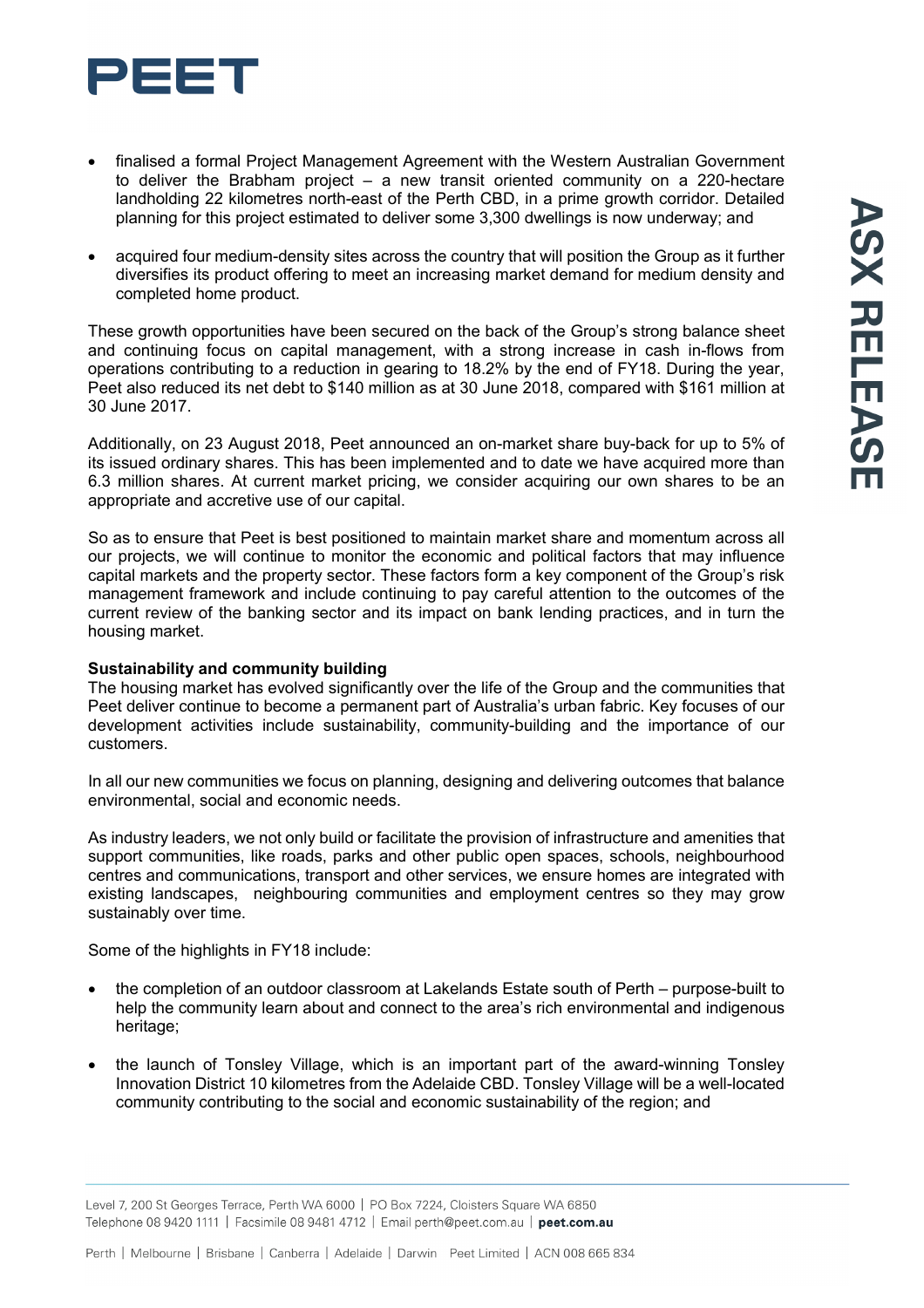

• construction of a new bridge over the Brisbane-Sydney rail line at Flagstone in Queensland which connects the future Flagstone CBD with the existing community.

Peet's community partnership program is designed to provide grants that build capacity in our own communities and in the regions in which our residents and their families become involved. Throughout the 2018 financial year, we were pleased to support more than 30 local groups and organisations, and to continue working alongside our corporate partners, including Military Art Program Australia, Alongside and also Legacy Australia's Operation Legacy Kokoda Challenge 2017.

A variety of other sustainability and community building initiatives are detailed in the 2018 Annual Report.

## **Dividend**

The Directors are pleased to have declared a final dividend for FY18 of 3.0 cents per share, fully franked, bringing the total dividend for FY18 to 5.0 cents per share, fully franked – representing a 5% increase on the FY17 dividend.

#### **Outlook**

I will leave it to Brendan to go into more detail on the outlook for the Company but I will say that Peet will continue to manage its portfolio of projects by adapting to the current variable market conditions, including moderating conditions in Victoria, and to target growth over the long-term.

Much commentary has been made of the tightening of bank lending practices, including its impact on offshore and other investor participation in residential markets. I note that such investors have not been aggressively targeted by Peet. Indeed, we have sought a balance weighted towards owner occupiers rather than investors generally.

The tightening of bank lending practices is also resulting in longer finance approval timeframes for homebuyers. We expect that there will be a transitional period while consumers adapt to these changes, however we also expect these practices will prove to be a positive for them in the longterm.

In the meantime, the Board and Management will continue to focus on strategic acquisitions for broadacre and infill land developments as well as medium density and completed home projects. We will do this while maintaining the development program of our existing landbank.

We will continue to maintain a disciplined approach to capital management and seek to further grow our Funds Management business, co-investing with selected investors with Peet as development manager.

### **The Board**

It has been a year where there has been a sharp focus on the expectations and performance of company boards and I take this opportunity to acknowledge and thank my fellow Board members for their commitment, continued diligence and contributions throughout the 2018 financial year.

#### **The Peet Team**

On behalf of the Board, I pass on our thanks to our management team, ably led by Brendan Gore, and to the rest of the people across the country who make up the Peet team for their dedication to, and hard work for, Peet during the year.

It's appropriate that the members of the Peet team are incentivised and remunerated competitively.

Level 7, 200 St Georges Terrace, Perth WA 6000 | PO Box 7224, Cloisters Square WA 6850 Telephone 08 9420 1111 | Facsimile 08 9481 4712 | Email perth@peet.com.au | peet.com.au